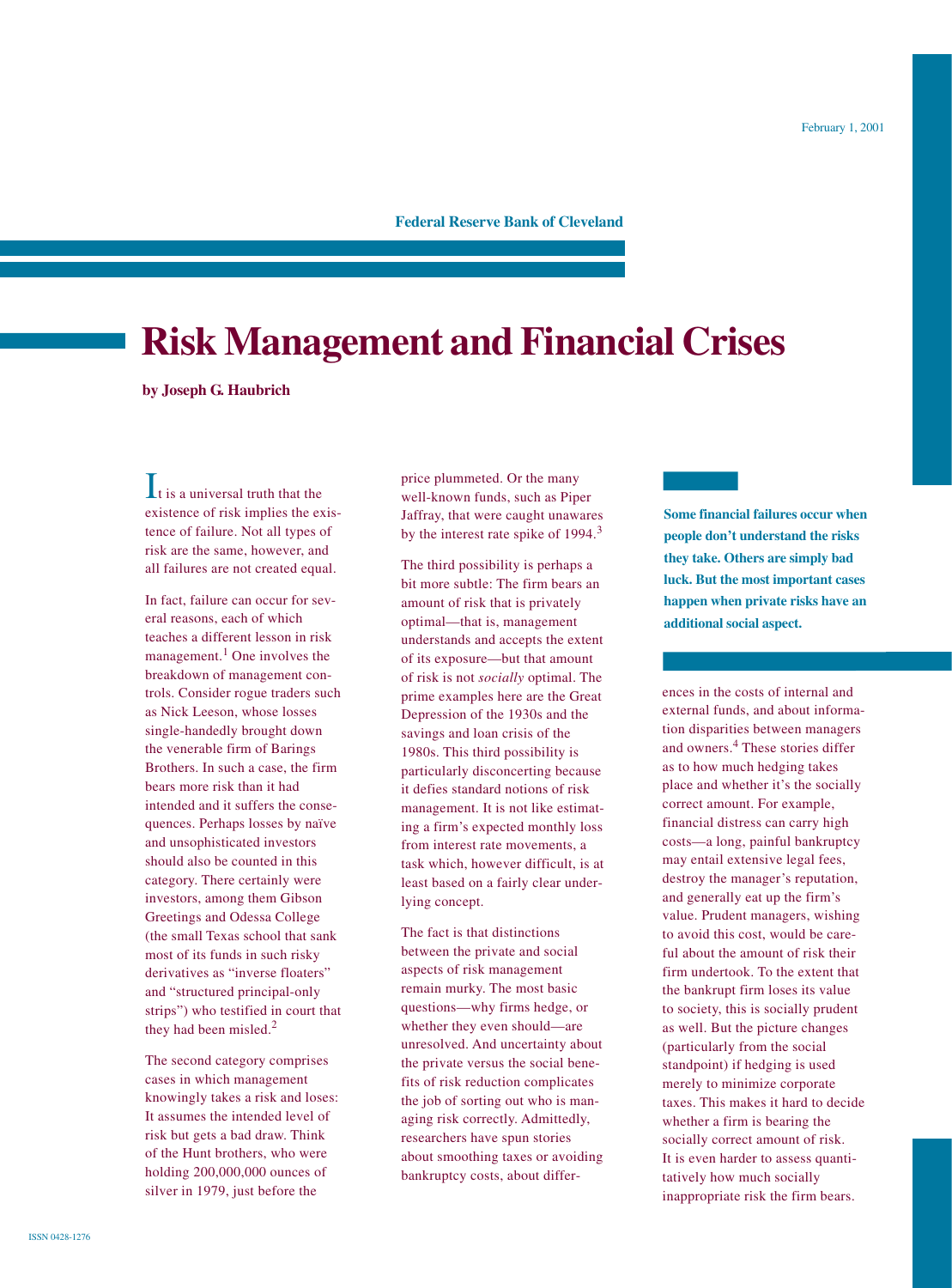Unfortunately, getting this wrong can be very expensive, not only for the firm involved, but also for the entire economy—witness the Great Depression and the S&L crisis.

### ■ **Sad Examples**

I cite these examples because they are two cases in which there is some consensus about why the social cost of the risk exceeded its private cost. Admittedly, many details remain controversial, and economic historians still debate the exact causes of the Depression and which S&L crook looted the most.

In the Great Depression, U.S. banks were made vulnerable by branching restrictions that forbade them to diversify geographically. A bank in Kansas, say, couldn't lend money to New York foundries or to farms in Florida. This lack of geographic diversification meant that a shock to the local economy could destroy a bank when its loans turned sour and its depositors wanted their money back. (Canada, whose depression resembled that of the United States in many other respects, differed in this one: It allowed branch banking and had no bank failures.)

The grave danger posed by local bank problems was the possibility of contagion, leading to a panic that damaged banks across the country. Such a panic, of course, is a classic case in which the social cost of risk is higher than the private cost; individual banks do not take into account the effect their failure could have on others. To help defend against this, clearing houses often acted as lender of last resort.<sup>5</sup> In the Great Depression, however, the lender-of-last-resort role had been transferred to the Federal Reserve, which performed it poorly if at all.<sup>6</sup> As Milton Friedman wrote, "This was precisely the kind of situation that had led to a banking panic… One of the major objectives of the Federal Reserve System was to prevent such a development. In the

event it failed to do so."<sup>7</sup> Thus the risk remained, but banks lost their incentive to manage it. The social mechanism designed to handle the risk malfunctioned.

In the savings and loan crisis, deposit insurance gave insolvent thrifts an incentive to "go for broke." Because equity is an option on a firm's value, a bankrupt or nearly bankrupt firm could maximize its value through speculation rather than hedging—that is, by increasing risk instead of decreasing it. In other words, when a thrift invested in a risky venture (an Arizona shopping mall, for example, or a Houston office building), the thrift could return to profitability if the project succeeded. If the project failed, it was the FSLIC, not the S&L, that took the hit. It was a classic "heads I win, tails you lose" bet. In most businesses, such a plan would not work because anyone lending to an insolvent firm would expect to receive a high interest rate. For S&Ls, however, deposit insurance removed the risk premium that would otherwise have shown up in funding costs. Even if an S&L went bankrupt, its depositors got their money back (up to \$100,000). Again, the social mechanism designed to manage the risk did not operate as planned.

■ **Lessons Going Forward** How does this bear on more recent events? Clearly it argues for exposing perverse incentives that distort the social and private incentives to hedge, whether they reside in the global financial system or the local school board. Attempts to explain the Asian crisis or the latest financial failure overlay a point that relates to many current events. Once you start considering incentives, you cannot view all failures or breakdowns in risk management as consequences of anomalous asset price movements akin to an

earthquake or 40 days of rain, though correctly calculating such events is hard enough. This arises for several reasons.

The first one is the problem of correlated risks and the toobig-to-fail principle: If you are sure to be rescued because your failure could take down the global financial system, then you have an incentive to get dangerously large, a new sort of debtor's leverage. If you are rescued during a systemic crisis, when lots of other banks are in trouble, then you have an incentive to bear the same risk as others. Everyone has an incentive to bet on the same thing.<sup>8</sup> That is, instead of taking a chance on the real estate market in Greenwich, Connecticut, you bet on mortgage rates or emerging markets. The many cases in which the guarantees are only implicit worsen the problem because they are open ended, lacking any fixed, defined limit on the size of the bailout.

A second problem involves reputation effects and managers' career concerns. Suppose that managers are rewarded for high returns in good times but not punished for poor performance in bad times. Capable managers show their stuff in good times by rolling out the IPO, growing the business, and so forth. In hard times, however, everyone does poorly and no one can tell good managers from bad. So bad managers take risky bets in the hope of looking good—and good managers do the same in the hope of looking even better.<sup>9</sup> You get what economists call a "signaljamming" equilibrium. Managers take on too much risk in an effort to be top dog.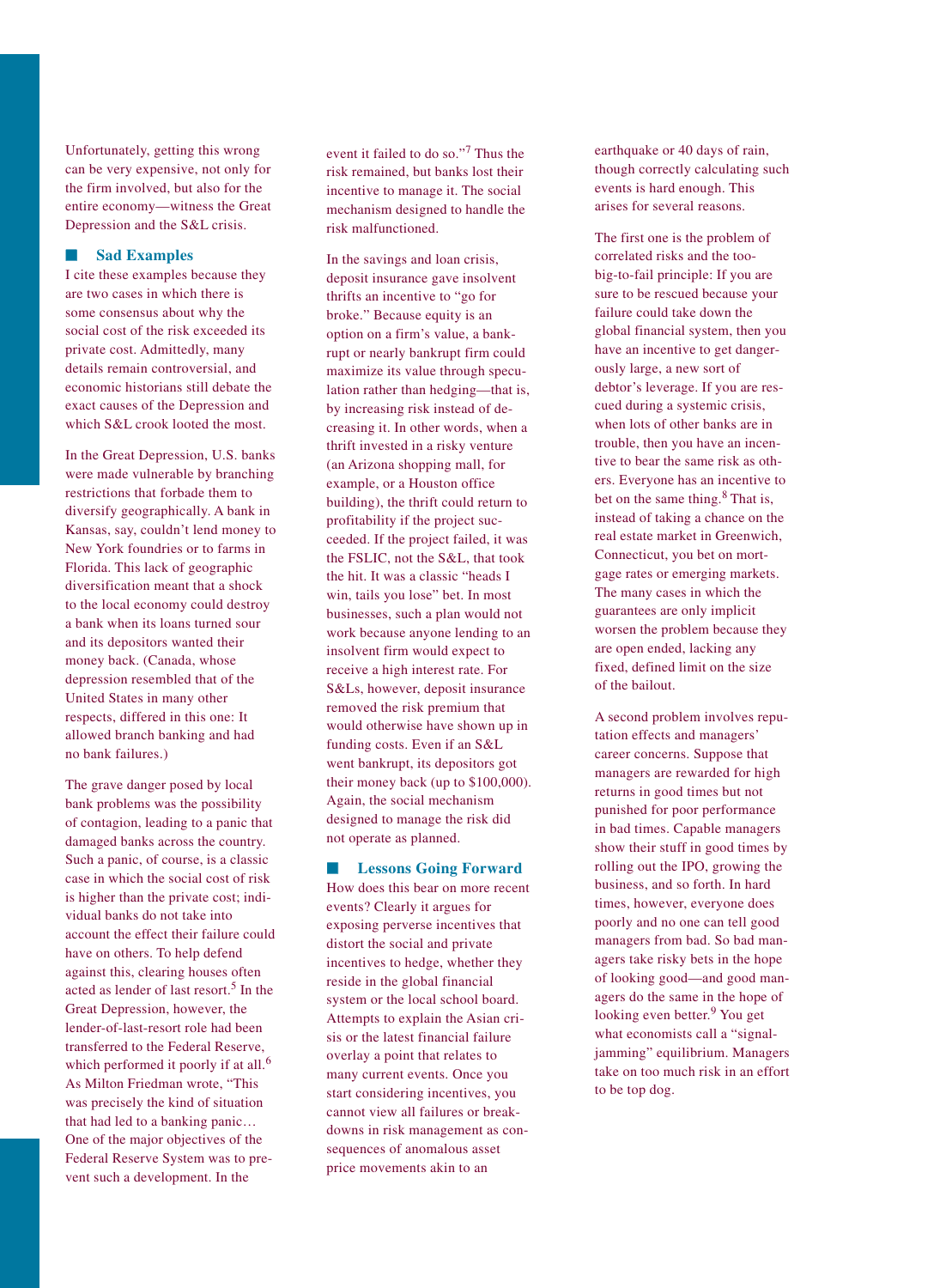## ■ **Conclusion**

Incentive problems have an insidious danger. They can lead to selfjustifying measures that trap society in a downward spiral of increasing risk. By encouraging excessive risk, such measures make risk too easy to find. (Are the banks failing? We must need more insurance.) In effect, the system evolves to become especially vulnerable to the risks that are always present.

Despite the problems, it is possible get things "roughly right" by using economic theory to pierce the veil. For deposit insurance or in cases where hedging depends on tax or bankruptcy law, getting it roughly right means designing a social program that at least does not make matters worse. Research can make its greatest contribution to solving the problem of risk management by discovering where incentives are misaligned and guiding us in their realignment. In other cases, say where managers are working to protect their reputations, there may be no social program or legislative agenda that solves the problem. In those cases, research may help individual firms mitigate their problems or may alert policymakers to the problems' potential implications. Neither task is necessarily easy but, in the words of Thomas Paine, "we have this consolation with us, that the harder the conflict, the more glorious the triumph."<sup>10</sup>

#### ■ **Footnotes**

**1.** Christopher L. Culp, Steve H. Hanke, and Andrea M.P. Neves, "Derivative Diagnosis," *The International Economy*, May/June 1999, pp. 36, 37, and 67.

**2.** Charles W. Smithson, *Managing Financial Risk: 1995 Yearbook.* New York: Chase Manhattan Bank, 1995.

**3.** Stephen Ross, "'A Billion Dollars Just Isn't What It Used to Be': Lessons from Two Decades in the Risk Management Morgue," *Risk*, May 1999, pp. 64–66.

**4.** Clara C. Raposo, "Corporate Hedging: What Have We Learned So Far?" *Derivatives Quarterly*, Spring 1999, pp. 41–51.

**5.** Gary B. Gorton, "Clearing Houses and the Origin of Central Banking in the United States," *Journal of Economic History*, vol. 45, no. 2 (June 1985), pp. 277–83.

**6.** Milton Friedman and Anna J. Schwartz, *A Monetary History of the United States, 1867–1960*. Princeton, N.J.: Princeton University Press, 1963. See also Gorton (1985), above.

**7.** Milton Friedman, *A Program for Monetary Stability*. New York: Fordham University Press, 1960, p. 18.

**8.** Alessandro Penati and Aris Protopapadakis, "The Effect of Implicit Deposit Insurance on Banks' Portfolio Choices, with an Application to International 'Overexposure,'" *Journal of Monetary Economics*, vol. 21, no. 1 (January 1988), pp. 107–26. See also Janet Mitchell, "Strategic Creditor Passivity, Regulation, and Bank Bailouts," Center for Economic Performance, Discussion Paper no. 1780, December 1997.

**9.** Raghuram Rajan, "Why Bank Credit Policies Fluctuate: A Theory and Some Evidence," *Quarterly Journal of Economics*, vol. 109 (1994), pp. 399–442. See also Jeremy Stein, "Efficient Capital Markets, Inefficient Firms: A Model of Myopic Corporate Behavior," *Quarterly Journal of Economics*, vol. 44 (December 1989), pp. 1335–50.

**10.** Thomas Paine, *The American Crisis*, no. 1 (December 19, 1776).